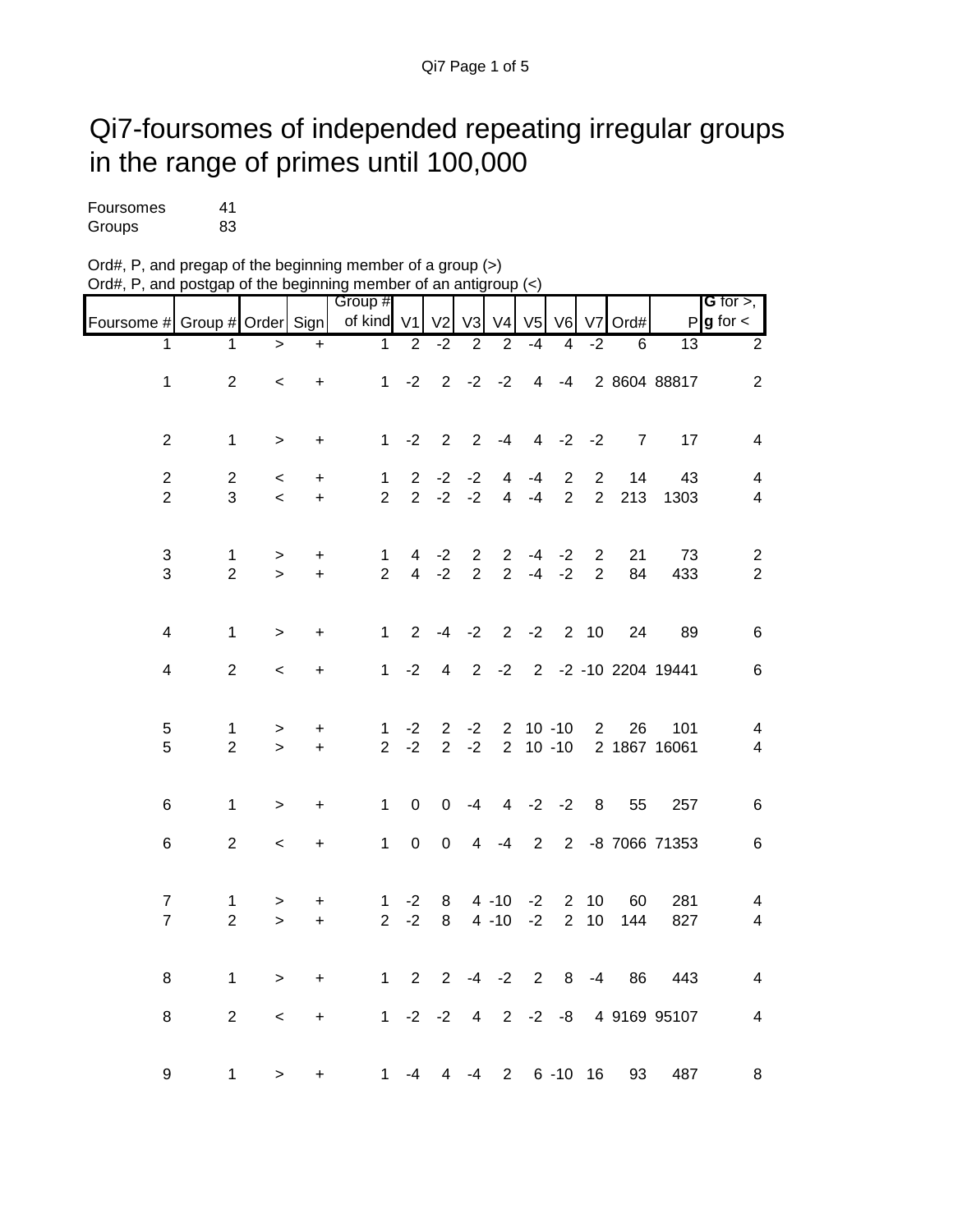|                               |                |                          |                          | Group #        |                |                   |                |                |                |                |                |               |                                 | <b>G</b> for $>$ , $\blacksquare$ |
|-------------------------------|----------------|--------------------------|--------------------------|----------------|----------------|-------------------|----------------|----------------|----------------|----------------|----------------|---------------|---------------------------------|-----------------------------------|
| Foursome # Group # Order Sign |                |                          |                          | of kind $V1$   |                | V <sub>2</sub>    | V3             | V <sub>4</sub> |                |                |                | V5 V6 V7 Ord# |                                 | $P$ <b>g</b> for $\lt$            |
| 9                             | 2              | $\prec$                  | $\ddot{}$                | $\mathbf{1}$   | $\overline{4}$ | $-4$              | 4              |                |                |                |                |               | $-2$ $-6$ 10 $-16$ 1691 14423   | 8                                 |
|                               |                |                          |                          |                |                |                   |                |                |                |                |                |               |                                 |                                   |
| 10                            | $\mathbf 1$    | >                        | $\ddot{}$                | $\mathbf{1}$   | 0              | $\overline{2}$    | $-2$           | 6              | -8             | $2^{\circ}$    | $-4$           | 165           | 977                             | 6                                 |
| 10                            | $\overline{2}$ | $\geq$                   | $+$                      | $\overline{2}$ | $\mathbf 0$    | $\overline{2}$    | $-2$           | 6              | $-8$           | $2^{\circ}$    | $-4$           | 762           | 5807                            | $\,6$                             |
|                               |                |                          |                          |                |                |                   |                |                |                |                |                |               |                                 |                                   |
| 11                            | $\mathbf{1}$   | $\,<\,$                  | $+$                      | 1              | -8             | 8                 | -4             | -4             |                |                |                |               | 8 -8 8 586 4271                 | 2                                 |
|                               |                |                          |                          |                |                |                   |                |                |                |                |                |               |                                 |                                   |
| 11                            | $\overline{2}$ | $\overline{\phantom{0}}$ | $\overline{\phantom{a}}$ |                | $1 \t 8 \t -8$ |                   | $\overline{4}$ |                | $4 - 8$        |                |                |               | 8 -8 3330 30871                 | 10                                |
|                               |                |                          |                          |                |                |                   |                |                |                |                |                |               |                                 |                                   |
| 12                            | $\mathbf{1}$   | $\, > \,$                | $\ddot{}$                | 1              | $-2$           |                   | $2 \quad 2$    | $\overline{0}$ | $2 -2$         |                |                |               | 0 182 1091                      | 4                                 |
| 12                            | $\overline{2}$ | $\prec$                  | $\ddot{}$                |                |                | $1 \t2 \t-2 \t-2$ |                |                | $0 -2 2$       |                |                |               | 0 2684 24109                    | 4                                 |
|                               |                |                          |                          |                |                |                   |                |                |                |                |                |               |                                 |                                   |
|                               |                |                          |                          |                |                |                   |                |                |                |                |                |               |                                 |                                   |
| 13                            | $\mathbf{1}$   | $\geq$                   | $\ddot{}$                |                | $1 - 20$       |                   |                | $8 - 2 2 - 4$  |                | $\overline{0}$ |                |               | 2 190 1151                      | 22                                |
| 13                            | $\overline{2}$ | $\overline{\phantom{0}}$ | $\ddot{}$                |                |                | $120 -82 -2$      |                |                | $\overline{4}$ |                |                |               | 0 -2 9320 96799                 | 22                                |
|                               |                |                          |                          |                |                |                   |                |                |                |                |                |               |                                 |                                   |
| 14                            | $\mathbf{1}$   | >                        | $\pm$                    | $\mathbf{1}$   | 6              | $-2$              |                | $8 - 16$       | $2^{\circ}$    |                |                |               | 2 -4 203 1237                   | 6                                 |
| 14                            | $\overline{2}$ | $\geq$                   | $+$                      | $\overline{2}$ |                | $6 -2$            |                | $8 - 16$       | $\overline{2}$ | $2^{\circ}$    |                |               | -4 9562 99667                   | $\,6$                             |
|                               |                |                          |                          |                |                |                   |                |                |                |                |                |               |                                 |                                   |
| 15                            | 1              | >                        | $\pm$                    | $\mathbf{1}$   | $-2$           | $2^{\circ}$       | $\mathbf{2}$   | $2^{\circ}$    |                | $-4$ $-2$      |                | 4 225         | 1427                            | 4                                 |
| 15                            | $\overline{2}$ | $\geq$                   | $\ddot{}$                | 2 <sup>1</sup> | $-2$           | $\overline{2}$    | $\overline{2}$ |                | $2 - 4 - 2$    |                | $\overline{4}$ | 390           | 2687                            | 4                                 |
|                               |                |                          |                          |                |                |                   |                |                |                |                |                |               |                                 |                                   |
| 16                            | $\mathbf{1}$   | $\, > \,$                | $\ddot{}$                | $1 \quad$      |                | $6 -2$            |                | $-8$ 2 $-2$ 2  |                |                |                | 2 2 3 2       | 1459                            | 6                                 |
|                               |                |                          |                          |                |                |                   |                |                |                |                |                |               |                                 |                                   |
| 16                            | $\overline{2}$ | $\,<$                    | $\ddot{}$                | $\mathbf{1}$   | -6             | $\overline{2}$    | 8              | $-2$           | $2^{\circ}$    |                | $-2$ $-2$      | 291           | 1901                            | 6                                 |
|                               |                |                          |                          |                |                |                   |                |                |                |                |                |               |                                 |                                   |
| 17                            | $\mathbf{1}$   | $\geq$                   | $+$                      |                |                |                   |                |                |                |                |                |               | 1 -2 8 2 -10 8 -2 -2 265 1697   | $\overline{\mathcal{A}}$          |
| 17                            | $\overline{2}$ | $\geq$                   | $+$                      |                |                |                   |                |                |                |                |                |               | 2 -2 8 2 -10 8 -2 -2 5908 58367 | $\overline{4}$                    |
|                               |                |                          |                          |                |                |                   |                |                |                |                |                |               |                                 |                                   |
| 18                            | $\mathbf{1}$   | $\geq$                   | $+$                      |                | $1 -2$         |                   | $2 -2$         | 8 <sup>8</sup> |                | $2 - 6$        |                |               | 0 286 1871                      | $\overline{4}$                    |
| 18                            | $\overline{2}$ | $\geq$                   | $\ddot{}$                |                | $2 -2$         |                   | $2 -2$         | 8              |                | $2 - 6$        |                |               | 0 1833 15731                    | $\overline{4}$                    |
|                               |                |                          |                          |                |                |                   |                |                |                |                |                |               |                                 |                                   |
| 19                            | $\mathbf{1}$   | $\geq$                   | $+$                      |                | $1 - 4$        |                   |                |                |                |                |                |               | 4 -2 2 8 -8 -2 346 2339         | $\,6$                             |
| 19                            | $\overline{2}$ | $\geq$                   | $+$                      |                |                |                   |                |                |                |                |                |               | 2 -4 4 -2 2 8 -8 -2 4351 41609  | $\,6$                             |
|                               |                |                          |                          |                |                |                   |                |                |                |                |                |               |                                 |                                   |
| 20                            | 1              | $\geq$                   | $+$                      |                |                |                   |                |                |                |                |                |               | 1 2 -4 2 -8 8 -2 4 796 6101     | 10                                |

Ord#, P, and pregap of the beginning member of a group (>) Ord#, P, and postgap of the beginning member of an antigroup (<)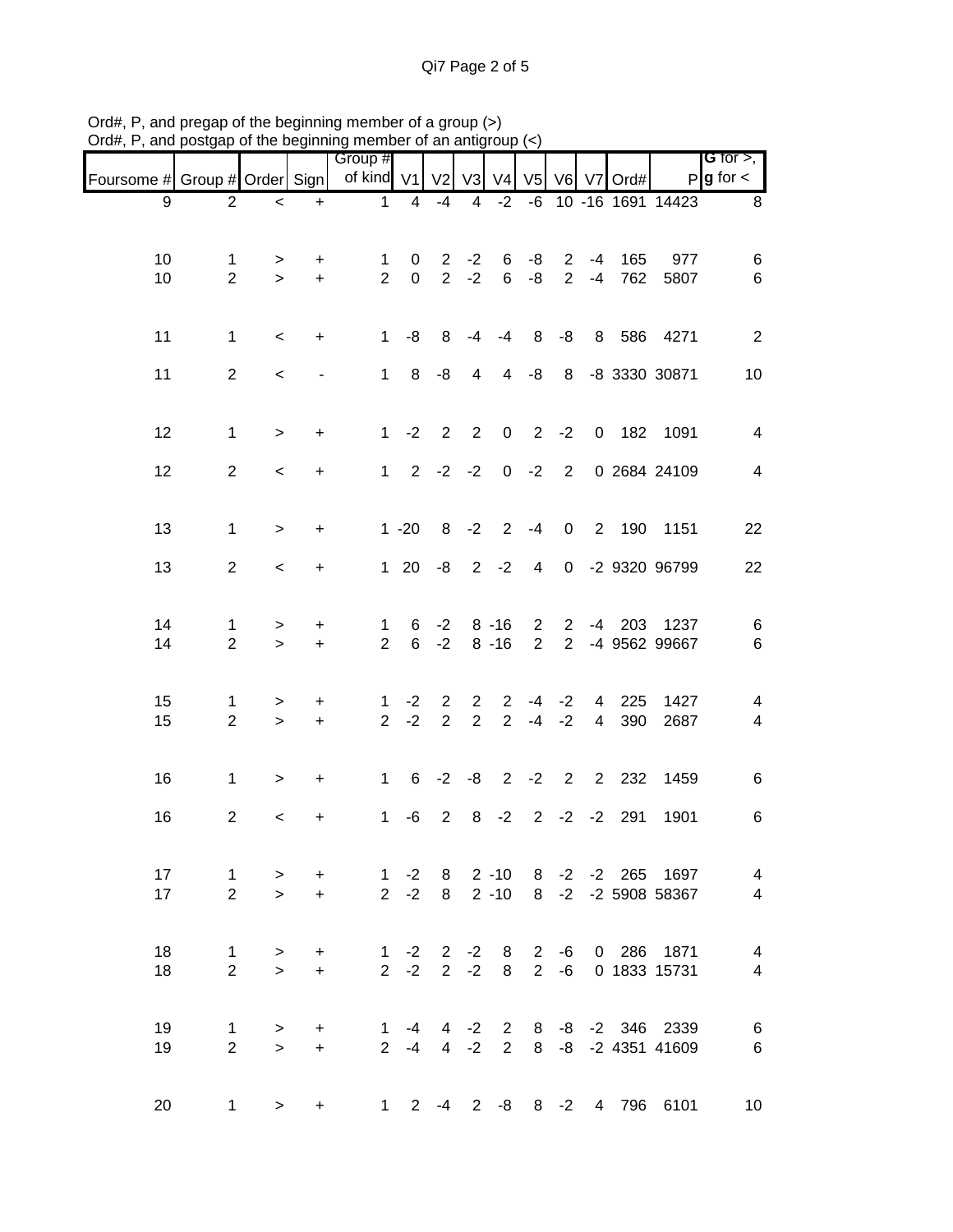|                               |                     |                          |                        | Group #                           |                      |                    |                    |                                  |            |                                                    |             |     |                                    | G for $>$ ,                               |
|-------------------------------|---------------------|--------------------------|------------------------|-----------------------------------|----------------------|--------------------|--------------------|----------------------------------|------------|----------------------------------------------------|-------------|-----|------------------------------------|-------------------------------------------|
| Foursome # Group # Order Sign |                     |                          |                        | of kind V1 V2 V3 V4 V5 V6 V7 Ord# |                      |                    |                    |                                  |            |                                                    |             |     |                                    | $P$ <b>g</b> for $\lt$                    |
| 20                            | $\overline{2}$      | $\,<\,$                  | $\ddot{}$              | 1                                 | $-2$                 |                    | $4 -2$             | 8                                | -8         |                                                    |             |     | 2 -4 803 6163                      | 10                                        |
| 21                            | $\mathbf{1}$        | $\, >$                   | $\ddot{}$              | $\mathbf{1}$                      | 8                    | -4                 | $-4$               |                                  |            |                                                    |             |     | 4 -2 14 -10 847 6553               | 2                                         |
| 21                            | $\overline{2}$      | $\,<\,$                  | $\ddot{}$              | 1                                 | -8                   | $\overline{4}$     |                    |                                  |            |                                                    |             |     | 4 -4 2 -14 10 1785 15287           | $\overline{2}$                            |
| 22<br>22                      | 1<br>$\overline{2}$ | $\, > \,$<br>$\geq$      | $\ddot{}$<br>$+$       | 1                                 | -4<br>$2 - 4$        |                    | $8 - 2$<br>$8 - 2$ | $\overline{2}$<br>$\overline{2}$ | -4<br>$-4$ | $\mathbf 0$<br>$\overline{0}$                      | $2^{\circ}$ | 948 | 7487<br>2 5999 59357               | 6<br>6                                    |
| 23                            | $\mathbf{1}$        | $\, >$                   | $\ddot{}$              | 1                                 | 2                    |                    | $2 -2$             | $\mathbf 0$                      |            |                                                    |             |     | 6 -6 -2 1083 8693                  | 4                                         |
| 23                            | $\overline{2}$      | $\overline{\phantom{0}}$ | $\ddot{}$              |                                   | $1 -2$               |                    | $-2$ 2             | $\overline{0}$                   |            | $-6$ 6                                             |             |     | 2 1418 11827                       | 4                                         |
| 24                            | $\mathbf{1}$        | $\,>$                    | $\ddot{}$              |                                   |                      |                    |                    |                                  |            |                                                    |             |     | 1 -2 2 12 -16 10 -6 -2 1201 9739   | 6                                         |
| 24                            | $\overline{2}$      | $\,<\,$                  | $\ddot{}$              | $1 \quad$                         |                      |                    |                    |                                  |            |                                                    |             |     | 2 -2 -12 16 -10 6 2 1953 16931     | 6                                         |
| 25<br>25                      | 1<br>$\overline{2}$ | ><br>$\geq$              | $\ddot{}$<br>$\ddot{}$ | 1<br>$\overline{2}$               | 10<br>10             |                    |                    |                                  |            | $-6$ $-2$ 16 $-10$ $-4$<br>$-6$ $-2$ 16 $-10$ $-4$ |             |     | 0 1589 13399<br>0 7349 74509       | $\overline{\mathbf{c}}$<br>$\overline{2}$ |
| 26<br>26                      | 1<br>$\overline{2}$ | ><br>$\geq$              | $+$<br>$+$             | $\mathbf{1}$<br>2 <sup>7</sup>    |                      | $-2$ 10<br>$-2$ 10 |                    | $4 - 10$<br>$4 - 10$             | -8<br>-8   |                                                    |             |     | 4 -2 1611 13627<br>4 -2 9075 94057 | 8<br>8                                    |
| 27                            | 1                   | $\,>$                    | $\ddot{}$              | $1 -$                             | $\overline{4}$       | -8                 |                    | $8 - 2$                          | $-2$       | $\overline{0}$                                     |             |     | 4 1784 15277                       | 6                                         |
| 27                            | $\overline{2}$      | $\, > \,$                |                        | 1                                 | -4                   | 8                  | -8                 | $\overline{2}$                   | 2          |                                                    |             |     | 0 -4 2928 26699                    | 6                                         |
| 28                            | $\mathbf{1}$        | $\geq$                   | $+$                    |                                   |                      |                    |                    |                                  |            |                                                    |             |     | 1 -2 -2 16 -20 20 -16 2 2246 19853 | 10                                        |
| 28                            | $\overline{2}$      | $\,<\,$                  | $\ddot{}$              | $1 \quad$                         |                      |                    |                    |                                  |            |                                                    |             |     | 2 2 -16 20 -20 16 -2 2253 19927    | 10                                        |
| 29                            | $\mathbf 1$         | $\,>$                    | $\ddot{}$              | $1 \quad$                         |                      |                    |                    |                                  |            |                                                    |             |     | 0 -10 8 -4 6 -10 2 2255 19949      | 12                                        |
| 29                            | $\overline{2}$      | $\,<\,$                  | +                      | 1.                                |                      | $0 \t10 \t-8$      |                    | $\overline{4}$                   |            |                                                    |             |     | -6 10 -2 3652 34171                | 12                                        |
| 30<br>30                      | 1<br>$\overline{2}$ | ><br>$\geq$              | $\ddot{}$<br>+         |                                   | $1 - 10$<br>$2 - 10$ |                    | $-2$ 10<br>$-2$ 10 | $\mathbf 0$<br>$\mathbf{0}$      | -8<br>-8   | $\overline{2}$                                     |             |     | 2 12 2278 20143<br>12 7780 79393   | 14<br>14                                  |

Ord#, P, and pregap of the beginning member of a group (>) Ord#, P, and postgap of the beginning member of an antigroup (<)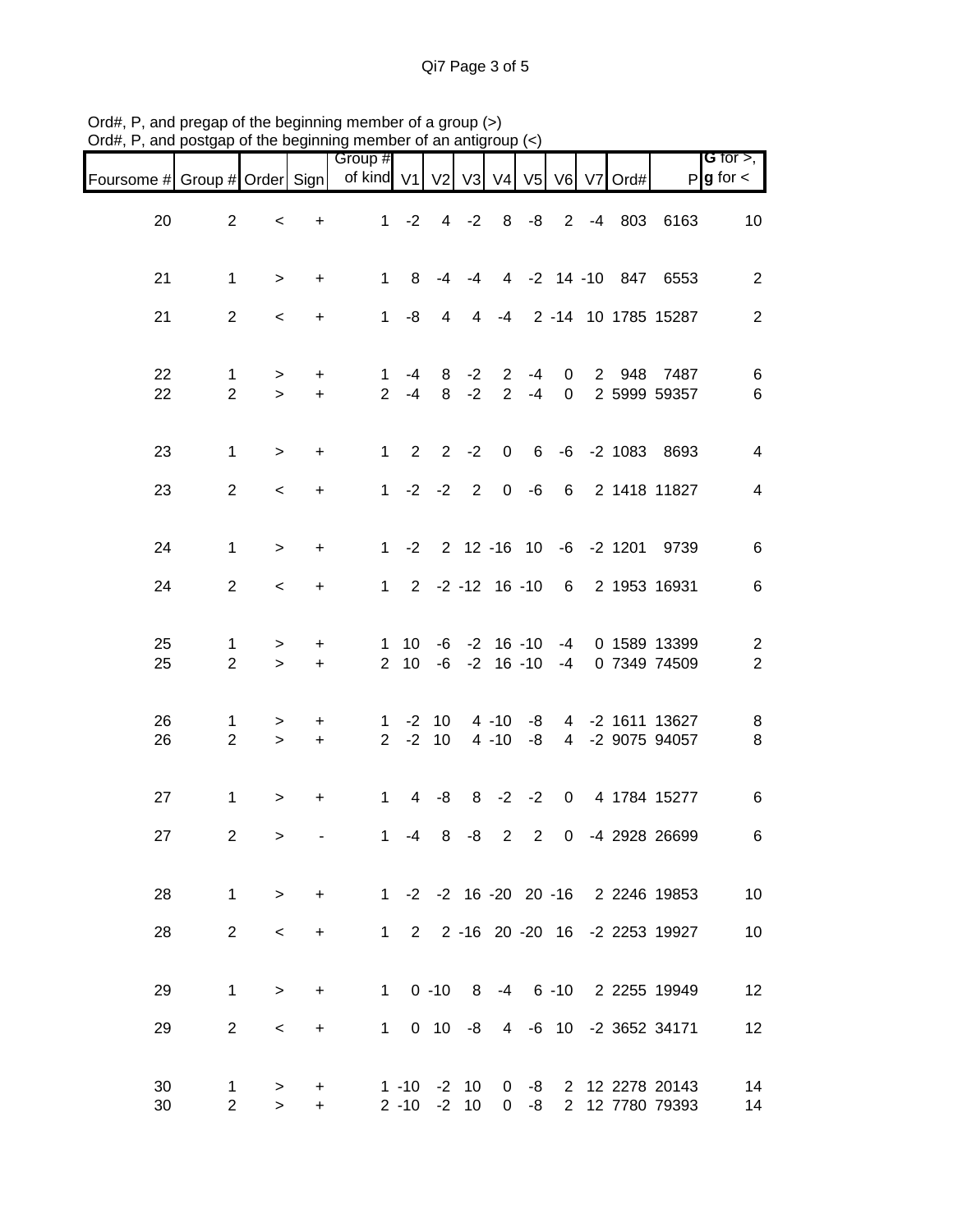|                               |                     |             |                          | Group #                           |                       |                  |                                |              |                |                |  |                                                    | <b>G</b> for $>$ ,           |
|-------------------------------|---------------------|-------------|--------------------------|-----------------------------------|-----------------------|------------------|--------------------------------|--------------|----------------|----------------|--|----------------------------------------------------|------------------------------|
| Foursome # Group # Order Sign |                     |             |                          | of kind V1 V2 V3 V4 V5 V6 V7 Ord# |                       |                  |                                |              |                |                |  |                                                    | $P$ <b>g</b> for $\lt$       |
|                               |                     |             |                          |                                   |                       |                  |                                |              |                |                |  |                                                    |                              |
| 31                            | $\mathbf 1$         | $\, > \,$   | +                        | $\mathbf{1}$                      | $\overline{2}$        |                  |                                | $-4$ 10 $-8$ | 2              | $\overline{0}$ |  | 6 3026 27743                                       | 4                            |
| 31                            | $\overline{2}$      | $\,<$       | $\ddot{}$                | $\mathbf{1}$                      | $-2$                  |                  | $4 - 10$                       | 8            | $-2$           |                |  | 0 -6 3117 28627                                    | $\overline{4}$               |
|                               |                     |             |                          |                                   |                       |                  |                                |              |                |                |  |                                                    |                              |
| 32<br>32                      | 1<br>$\overline{2}$ | ><br>$\geq$ | +<br>$\ddot{}$           | 1<br>$\overline{2}$               | 4<br>$\overline{4}$   | 0<br>$\mathbf 0$ | $\mathbf{0}$<br>$\overline{0}$ | $-2$<br>$-2$ | $\overline{2}$ |                |  | 2 8 -10 3253 30091<br>8 -10 5463 53611             | $\overline{2}$<br>$\sqrt{2}$ |
|                               |                     |             |                          |                                   |                       |                  |                                |              |                |                |  |                                                    |                              |
| 33                            | 1                   | >           | $\ddot{}$                |                                   |                       | $1 14 - 14$      |                                | 4 10 -10     |                |                |  | 2 -4 4072 38653                                    | $\overline{2}$               |
| 33                            | $\overline{2}$      | $\geq$      | $+$                      |                                   |                       | $2$ 14 -14       |                                | 4 10 -10     |                | $\overline{2}$ |  | -4 6956 70183                                      | $\boldsymbol{2}$             |
| 34                            | $\mathbf{1}$        | $\, >$      | $\ddot{}$                |                                   |                       | $1 - 2 10$       |                                | $-4 - 4$     |                |                |  | 2 2 -4 4176 39727                                  | 8                            |
| 34                            | $\overline{2}$      | $\, >$      | $\overline{\phantom{a}}$ |                                   | $1 \quad 2 \quad -10$ |                  | 4                              |              | $4 -2 -2$      |                |  | 4 7071 71399                                       | 10                           |
|                               |                     |             |                          |                                   |                       |                  |                                |              |                |                |  |                                                    |                              |
| 35                            | $\mathbf{1}$        | $\,>$       | $\ddot{}$                |                                   |                       | $1 \t14 - 16$    | $-4$                           | 8            | -8             | $\overline{4}$ |  | 4 4183 39799                                       | 8                            |
| 35                            | $\overline{2}$      | $\,<\,$     | $\ddot{}$                |                                   |                       | $1 - 14$ 16      |                                | $4 - 8$      | 8              |                |  | -4 -4 8513 87671                                   | 8                            |
|                               |                     |             |                          |                                   |                       |                  |                                |              |                |                |  |                                                    |                              |
| 36                            | $\mathbf{1}$        | $\, >$      | $\ddot{}$                |                                   | $1 - 10$              | $-4$             |                                |              |                |                |  | 2 14 -16 14 -12 4200 39971                         | 18                           |
| 36                            | $\overline{2}$      | $\,<$       | +                        |                                   | $1 \quad 10$          |                  |                                |              |                |                |  | 4 -2 -14 16 -14 12 5448 53419                      | 18                           |
|                               |                     |             |                          |                                   |                       |                  |                                |              |                |                |  |                                                    |                              |
| 37                            | $\mathbf{1}$        | $\, > \,$   | $\ddot{}$                | $1 \quad$                         | 8                     |                  |                                |              |                |                |  | -2 14 -2 -14 -2 28 4549 43651                      | $\overline{c}$               |
| 37                            | $\overline{c}$      | $\,<$       | $\pmb{+}$                | $\mathbf{1}$                      | -8                    |                  | $2 - 14$                       |              | $2 \quad 14$   |                |  | 2 -28 6713 67409                                   | $\overline{c}$               |
| 38                            | $\mathbf 1$         | $\geq$      | $\ddot{}$                | 1                                 | -8                    |                  |                                |              |                |                |  | 4 -2 10 -10 2 14 4573 43961                        | 10                           |
| 38                            | $\overline{2}$      | $\prec$     | $\ddot{}$                | $1 \quad$                         | 8                     | $-4$             |                                |              |                |                |  | 2 -10 10 -2 -14 4942 47951                         | 12                           |
|                               |                     |             |                          |                                   |                       |                  |                                |              |                |                |  |                                                    |                              |
| 39                            | $\mathbf 1$         | $\, >$      | $\ddot{}$                | $\mathbf{1}$                      | $-4$                  | 8                | -4                             | $-8$         | 8              |                |  | 4 -8 5299 51797                                    | 10                           |
| 39                            | $\overline{2}$      | $\,<$       | +                        | $\mathbf{1}$                      | $\overline{4}$        | -8               | 4                              | 8            | -8             | -4             |  | 8 5306 51859                                       | 10                           |
|                               |                     |             |                          |                                   |                       |                  |                                |              |                |                |  |                                                    |                              |
| 40<br>40                      | 1<br>$\overline{2}$ | ><br>$\geq$ | +<br>$\ddot{}$           | 1<br>$\mathbf{2}^{\prime}$        | -4<br>-4              | 2<br>2           | 4<br>$\overline{4}$            |              |                |                |  | 8 -10 14 -16 5953 58907<br>8 -10 14 -16 8676 89597 | 6<br>6                       |

Ord#, P, and pregap of the beginning member of a group (>) Ord#, P, and postgap of the beginning member of an antigroup (<)